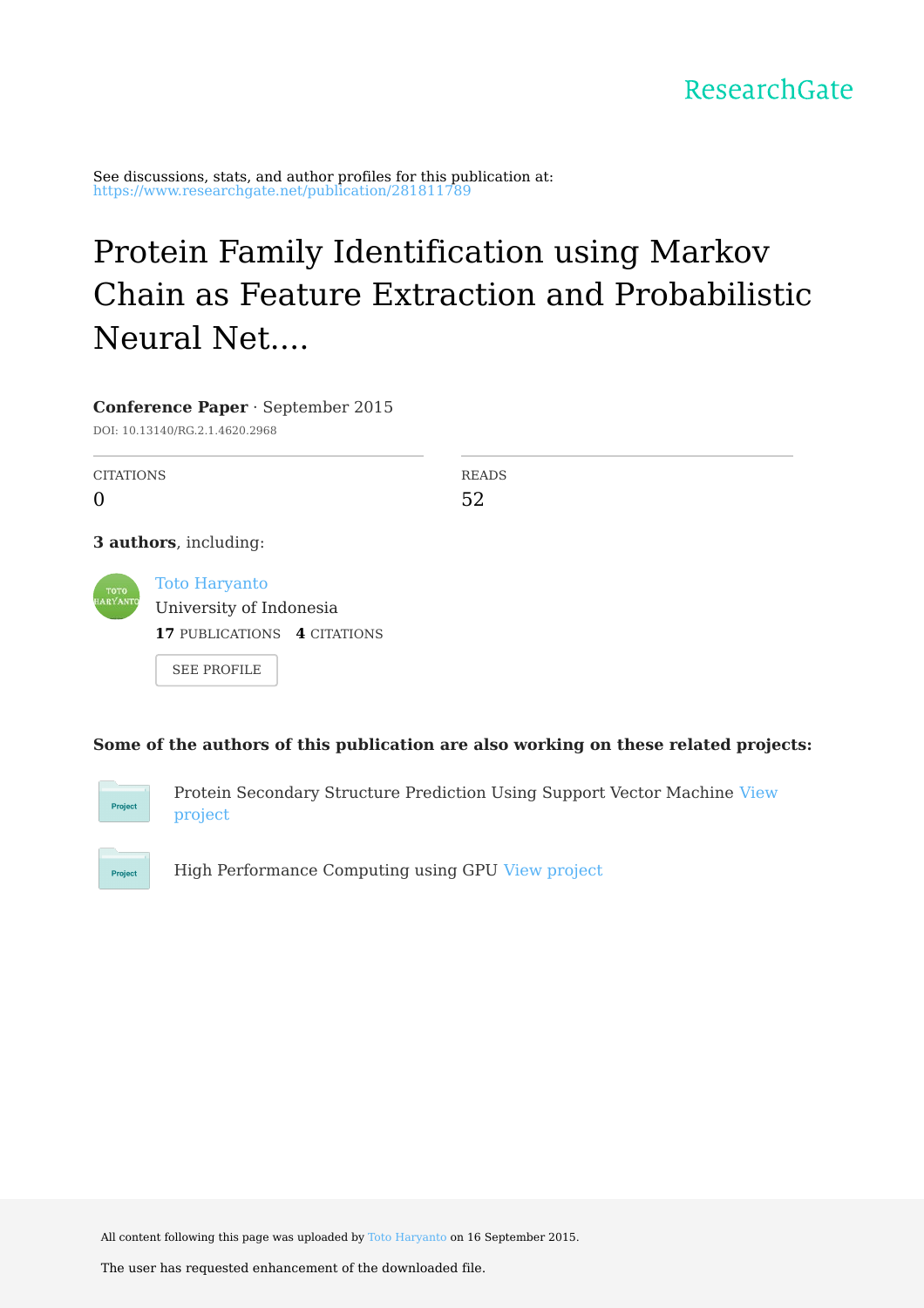## Protein Family Identification using Markov Chain as Feature Extraction and Probabilistic Neural Network (PNN) as Classifier

Toto Haryanto

Department of Computer Science, Bogor Agricultural University Jalan Meranti Wing 20 Level 5 IPB Dramaga, Indonesia email : [totoharyanto@apps.ipb.ac.id](mailto:totoharyanto@apps.ipb.ac.id)

*Abstract—Proteins are organic molecules formed from 20 amino acid combination with various function for living things such as transportation system, catalyst of chemical reaction for metabolism and food reserves. This research aims to classify proteins family based on sequences of amino acid as primary structure. There are 300 amino acid fragment obtained from [ftp://ftp.sanger.ac.uk/pub/databases/Pfam.](ftp://ftp.sanger.ac.uk/pub/databases/Pfam) Subset of proteins family database with three classes, including 1-cysPrx\_C, 4HBT and ABC\_Tran were obtained. In this research, we use first and second order of Markov chain for extracting features. Moreover, we use Probabilistic Neural Network (PNN) as classifier compared to joint probability technique with markov assumptions. We evaluate the results by comparing the sensitivity and the specificity of both classification techniques. The evaluation results show that overall PNN has slightly better performance than joint probability technique for classifying protein family.*

*Keywords- joint probability, markov chain, probabilistic neural network, protein family*

#### I. INTRODUCTION

Protein is an essential element for living thing. Structurally, protein made up of primary structure, secondary structure and tertiary structure. Sequence of amino acid as primary structure can be categorized into several types [1]. Classification protein family has important role such as to improve protein identification when it is difficult to be characterized, to help maintaining database of protein family, to retrieve biological information with enormous data effectively and to represent gene expression from protein family for analyzing phylogenetic [1]. Protein has several databases with specific purposes, such as hierarchical family database (PIR-PSD and ProtoMap), protein domain database (PFam and ProDom), motif sequence database (PROSITE and PRINT), structural database (SCOP and CATH) and integrated family database (iProClass and InterPro). Classification of protein is also significant to information retrieval such as structure, activity and annotation, and also its metabolism system [2].

Classification of Protein family and protein annotation were conducted using rule base method [2]. Previous studies are based on Sparse Markov Transducer (SMT) [3]. The study is focuses on two techniques of SMT. SMT prediction model

Rizky Kurniawan, Sony Muhammad Department of Computer Science, Bogor Agricultural University Jalan Meranti Wing 20 Level 5 IPB Dramaga, Indonesia

and SMT classifier model, was implemented. Classification using SMT prediction model obtained the highest accuracy up to 100% for FGF, MCP signal and MHC\_I classes.

However, the lowest accuracy was obtained from UPAR\_LT6 class. Moreover, for SMT classifier model, the highest accuracy was obtained from TIM, S12, MCP signal MHC\_I, FGF, Cys\_knot, ATP-synt-ab and 7tm\_3 classes with the value of 100%.

Markov chain is one of the model probabilistic which is often used in bioinformatics research area. Markov chain can be conducted to analyze DNA sequences, RNA, and sequence of amino acid [4]. Amino acid sequences formed in two process, DNA transcription and RNA translation. Amino acid can be yielded by RNA codon or triplet. Sequences of amino acid will represent a protein. In Markov chain, new sequences can be identified using joint probability with Markov assumption [5].

Alternatively, Probabilistic Neural Network (PNN) as classifier also has an important role in bioinformatics research. In proteomic area, PNN is used as an approach for classifying protein superfamily with 497 features, not only from amino acid information [6]. PNN also is used in genomic research area for DNA analysis sequences pattern [7].

This research aimed to classify protein family which is particularly obtained from sequences of amino acid as primary structure. We use joint probability with Markov assumption and PNN as classification techniques. The evaluation was conducted by comparing the performance of both classification techniques.

#### II. METHODOLOGY

This research divided into two big schemas, feature extraction and classification. Terminology of protein family also will be explained in this paper.

#### *A. Protein Family*

Proteins are classified into the same class, principally they have evolutionally relationships. Proteins with similar class have same ancestor and generally are similar in sequences,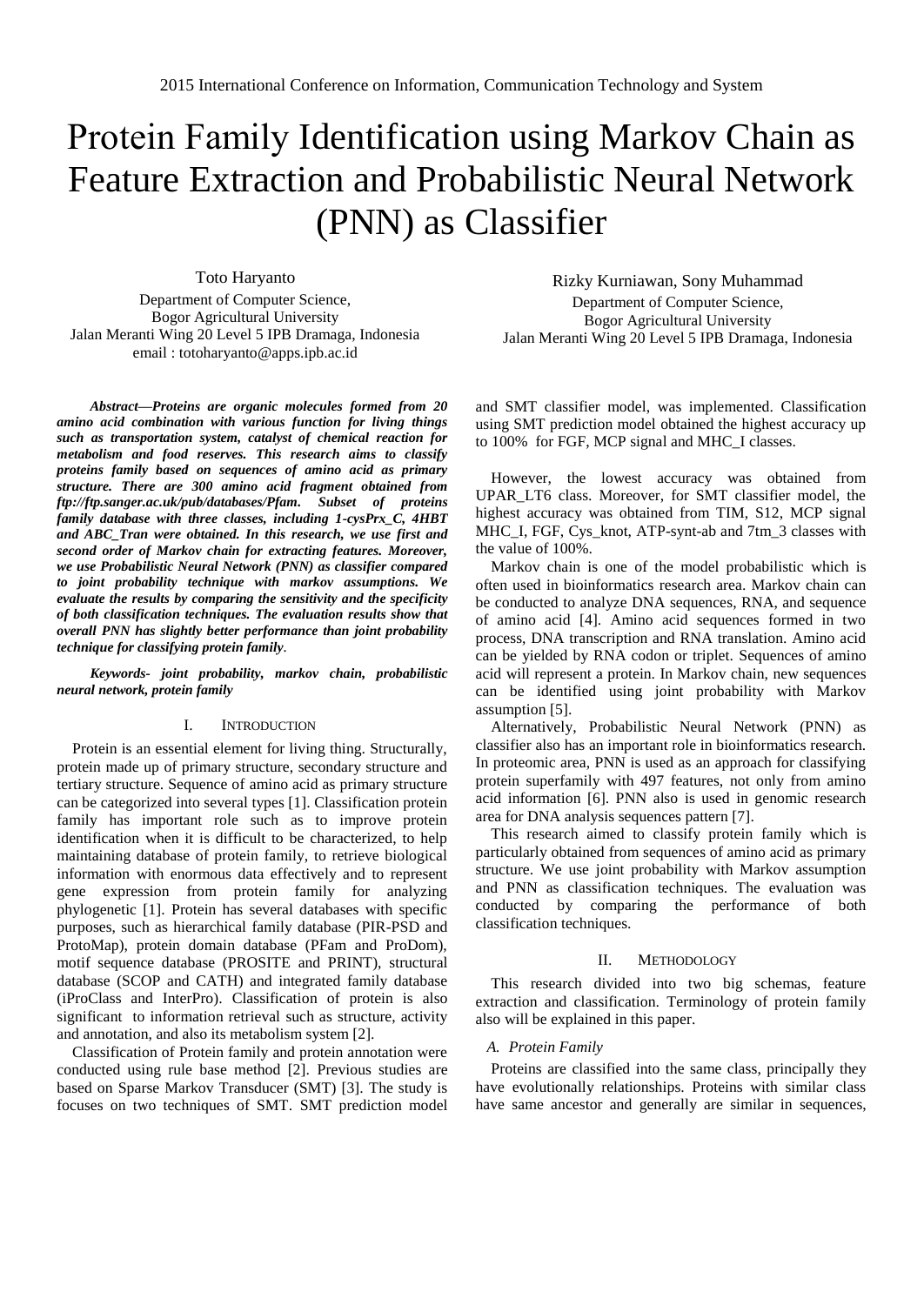three dimensional structure and functionality. Sometimes it is difficult to evaluate the similarity significance among protein families. However, proteins with different ancestor have different sequences of amino acid. This is the reason why many techniques were developed to classify protein family based on sequence of amino acid. Recently, there are more than 60.000 classes of protein family [8]. Database of protein family can be accessed at Uniform Resource Locator (URL) of Sanger Genome Institute research center at [ftp://ftp.sanger.ac.uk/pub/databases/Pfam.](ftp://ftp.sanger.ac.uk/pub/databases/Pfam) 

#### *B. Markov chain method*

Markov chain method was introduced by Russian Mathematician, A.A Markov in early of 20 century. Using Markov process, the stochastic phenomena in the real world can be modeled. Problem that underlie in Markov chain is how to determine state transition appropriately so that the stochastic process fulfills the Markov property. These mean that the information about state is available enough for predicting next stochastic behavior [5].

A Markov chain can be called as a discrete time Markov chain if a space of Markov process is a finite set or countable. If the value of state in a given period depends only on one previous state, this is called as the first order Markov chain. Equation (1) describes the first order Markov chain.

$$
P\{X_{n+1} = j | X_n = i\} \tag{1}
$$

If the value of state in a given state period depends on m previous state, then this is called as the m-order Markov chain refers to (2)

$$
P\{X_{n+1} = j | X_{(n+1)-m} = i_1, X_{(n+1)-m+1} = i_2, ..., X_n = i_n\} \quad (2)
$$

Set of states in this research was represented as sequence of amino acid. Probability  $X_{n+1}$  at state j given Xn at the state i was called as the first order probability refers to (3)

$$
P_{ij}^{n,n+1} = P\{X_{n+1} = j | X_n = i\}
$$
 (3)

Probability of transition was state represented as transition matrix known as transition matrix probability P. Pij defined as  $P{X_{n+1} = j | X_n = i}$  refers to (4)

$$
P = \begin{bmatrix} p_{11} & p_{12} & \dots & p_{14} \\ p_{21} & p_{23} & \dots & p_{11} \\ \vdots & \vdots & \ddots & \vdots \\ p_{n1} & p_{n2} & \dots & p_{nn} \end{bmatrix}
$$
 (4)

Every class in this research has matrix as model. For identifying new sequence of amino acid, joint probability with Markov assumption was conducted refers to (5)

$$
P(X_1, \dots X_n) = \prod_{i=1}^n P(X_i | X_{i-1})
$$
\n(5)

Equation (5) resulted probability of new sequence based on given transition matrix. Maximum probability at transition

matrix became justification for new sequence which could be classified to this class.

#### *C. Probabilistic Neural Network (PNN)*

Probabilistic Neural Network (PNN) is one of classification technique with four layer structures; such as input layer, pattern layer, summation layer and decision layer. Differs from Neural Network (NN), PNN does not have a backward process. Therefore, PNN is more efficient, for instance the performance of PNN in [9] could obtained 200.000 times faster than back-propagation.

Input layer is a first layer in PNN. In this research, input layer is a feature vector input with length of 400. This number was obtained from feature extraction using Markov chain from the value of transition matrix between 20 amino acid. Therefore there are 20x20 value of probability will be a input vector in PNN.

Pattern layer as a second layer represented pattern of classes. In this layer, training data would be grouped into three classes of protein family; 1-cysPrx\_C, 4HBT and ABC\_Tran. There were 75 fragments as training data for each class. Principally, in pattern layer, there is a process of calculating the similarity between new sequences and the sequences in the training data using gaussian kernel with  $\sigma$  as smoothing parameter refers to (6)

$$
f(x) = exp\left(-\frac{(x-x_{Aj})^T(x-x_{Aj})}{2\sigma^2}\right)
$$
 (6)

Summation layer is a third layer in PNN. In this layer, we calculated summation of probability for testing data and third class in the pattern layer. Equation (7) is summation layer [9]

$$
p(\omega_A)p(x|\omega_A) = \frac{1}{(2\pi)^2\sigma^d N} \sum_{i=1}^{N_A} \exp\left(-\frac{(x \cdot x_{A_i})^T (x \cdot x_{A_i})}{2\sigma^2}\right) \tag{7}
$$

where

| ,,,,,,,         |                                            |
|-----------------|--------------------------------------------|
| $p(\omega A)$   | $=$ probability of class A                 |
| $p(x \omega A)$ | $=$ conditional probability x in class A   |
| xAi             | $=$ vector of ith training data in class A |
| d               | $=$ dimension of input vector              |
| N               | $=$ number of training pattern all class   |
| NA              | $=$ number of training pattern in class A  |
| ᡴ               | $=$ smoothing parameter                    |

Decision pattern as fourth represent justification of new amino acid can be classified into one of three classes in pattern layer. This layer, we calculated the maximum value produced by summation layer. Structure of PNN can be seen in Figure 1.

Figure 1 show 400 inputs from feature extractions, three patter layers representing 3 classes of protein family, and three summation layers for each class Y as decision layer to justify classification results.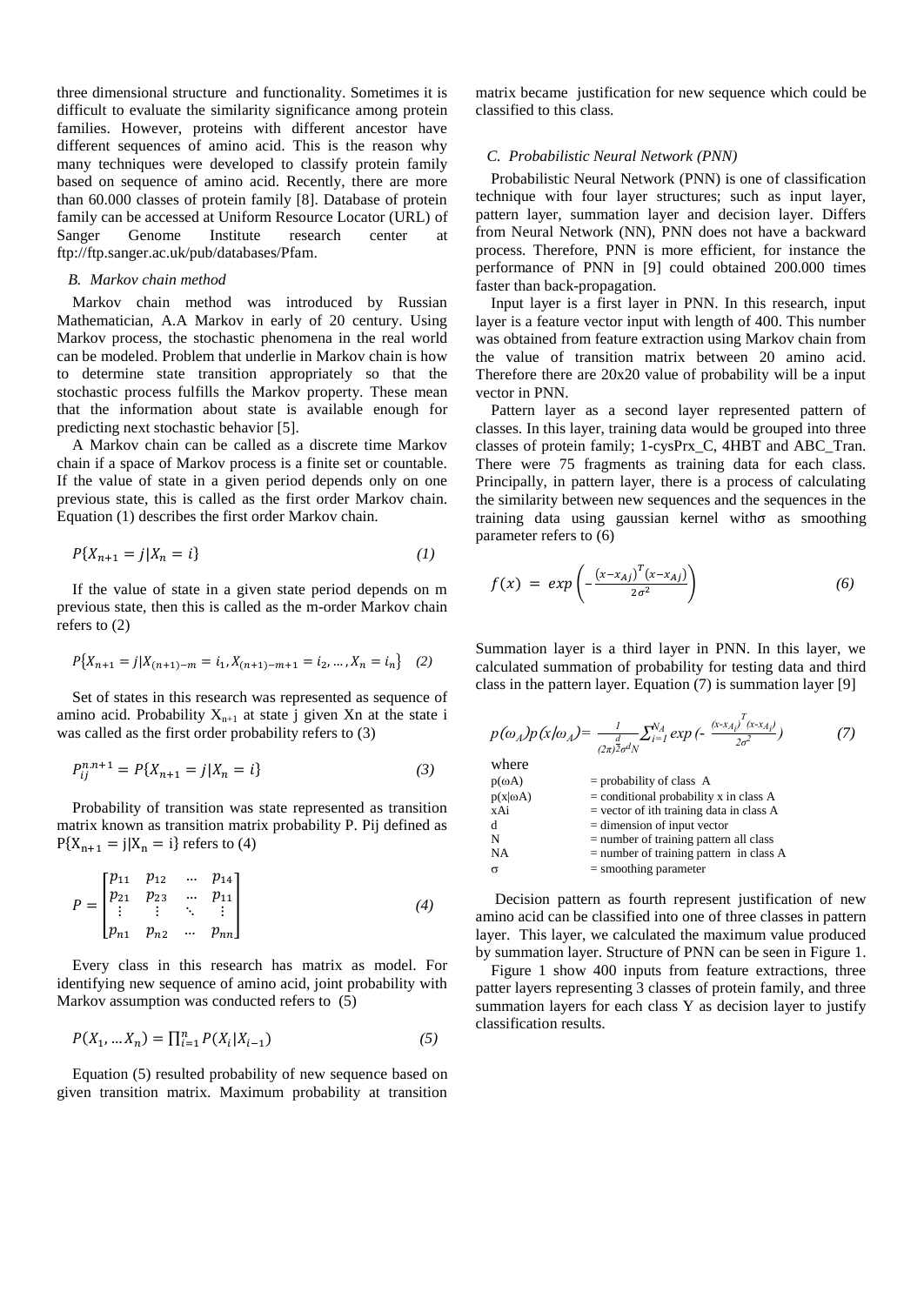

Fig. 1. Structure of PNN with 400 input vector input and 3 pattern layer

#### III. EVALUATION METHOD

Performance of classification method was measured using sensitivity and specificity for each protein family based on confusion matrix (see Figure 2 ).

|                                 | Predicted as<br>sequences of<br>protein family | Predicted not as<br>sequences protein<br>family |
|---------------------------------|------------------------------------------------|-------------------------------------------------|
| sequences of<br>protein family  | tp                                             | fn                                              |
| not sequences<br>protein family | İp                                             | tn                                              |

Fig. 2. Confusion matrix for each protein family

#### Where

- tp : *true positive* (number of sequences protein family in actual that predicted as protein family)
- tn : *true negative* (number of not sequences protein family in actual that predicted not as protein family)
- fp : *false positive* (number of not sequences protein family in actual that predicted as protein family)
- fn : *false negative*(number of sequences protein family in actual that predicted not as protein family)

Sensitivity measures positive proportion of new protein family which can be classified correctly refers to (8) while specificity measures negative proportion of new protein family which can be classified correctly refers to (9)

$$
sensitivity = \frac{tp}{tp + fn} \tag{8}
$$

$$
specificity = \frac{tn}{tn + fp} \tag{9}
$$

### IV. RESULT AND DISCUSSION

#### *A. Data Acquisition*

A total of 300 protein family data set were obtained from protein family database at URL [ftp://ftp.sanger.ac.uk/pub/databases/Pfam.](ftp://ftp.sanger.ac.uk/pub/databases/Pfam) There were three classes of protein family, 1-cysPrx\_C, 4HBT and ABC\_Tran. Table I show the detail description of the data

| TABLE I                                       |              |                                                                                                                                             |  |  |  |
|-----------------------------------------------|--------------|---------------------------------------------------------------------------------------------------------------------------------------------|--|--|--|
| DETAIL DESCRIPTION OF PROTEIN FAMILY DATA SET |              |                                                                                                                                             |  |  |  |
| N <sub>0</sub>                                | Name         | Functional                                                                                                                                  |  |  |  |
| 1                                             | $1-cysPrx$ C | Member of peroxiredoxin<br>superfamily. To Protect cells<br>from membrane oxidation.                                                        |  |  |  |
| 2                                             | 4HBT         | 4HBT serves to catalyze<br>biosynthetic process                                                                                             |  |  |  |
| 3                                             | ABC Tran     | Also called ABT Trasporter.<br>Uses the ATP hydrolysis for<br>translocation process some<br>molecules where passing<br>biological membranes |  |  |  |

Studies in bioinformatics utilize sequence data obtained from FASTA format as well in protein family data. Data with format FASTA were separated by "<" followed by identifier, and then sequence of amino acid in the last. This is example of FASTA format data for 1-cysPrx\_C class.

>B3ARY6\_ECO57/154-186PF10417.3;1 cysPrx\_C; AAQYVASHPGEVCPAKWKEGEATLAPSLDLVGK

#### *B. Feature extraction*

Markov chain was conducted to extract information from fragment of amino acid. Both of extraction types, the first order and the second order Markov chain, produced transition matrixes with dimensions of 20x20. Therefore, each matrix was transformed into vector with a length of 400 as PNN input.

The values of this matrix are filled by probability of occurrence of amino acid refers to (10).

$$
P = \begin{bmatrix} P(G|G) & \cdots & P(G|W) \\ \vdots & \ddots & \vdots \\ P(W|G) & \cdots & P(W|W) \end{bmatrix}
$$
 (10)

P(G|G) means the occurrence probability of the Glisina amino acid if the previous amino acid is Glisina. P(G|W) means the occurrence probability of the Glisina amino acid if the previous amino acid is Triptofan and so on until 400 values of the probabilities were filled.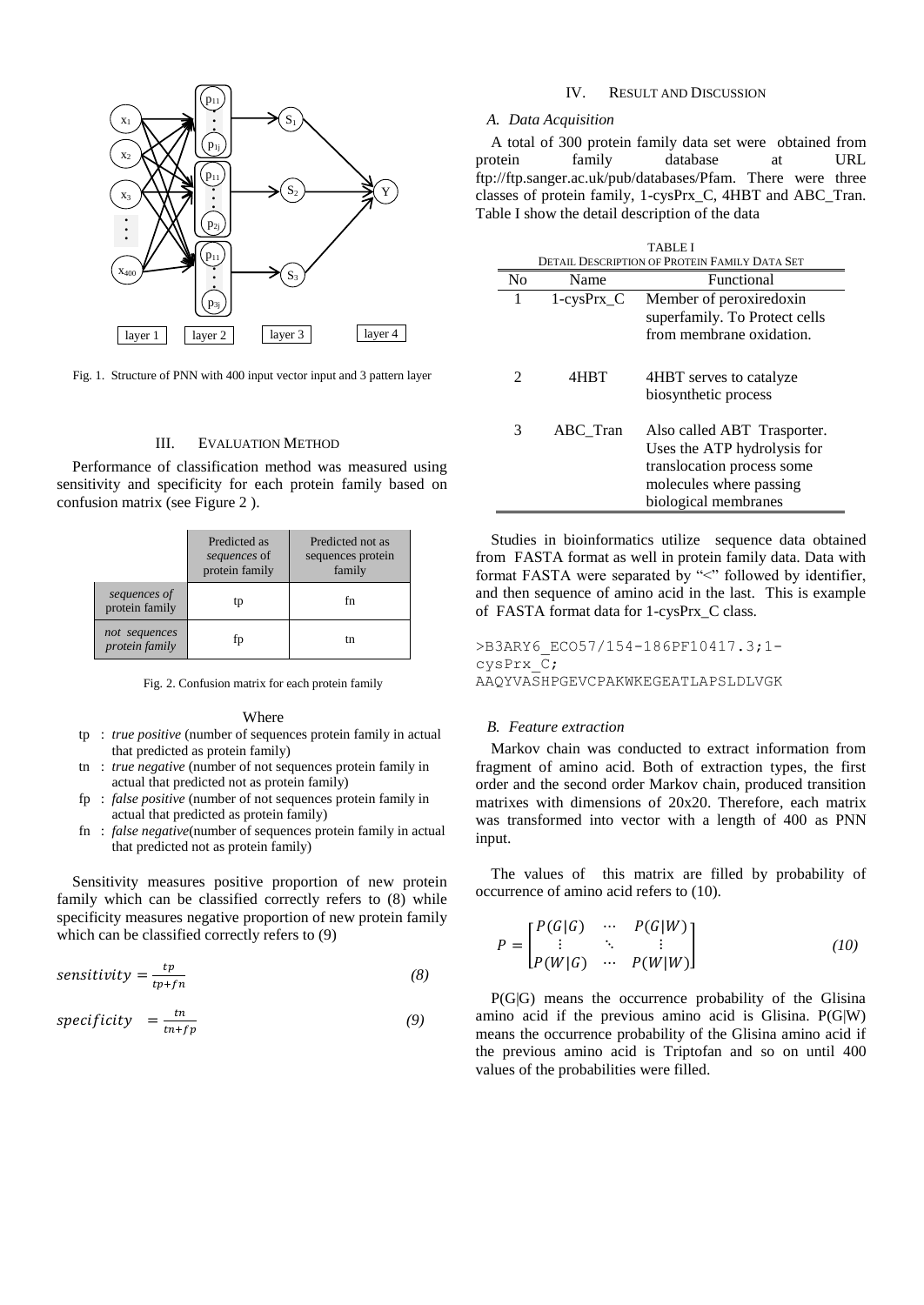During classification process of protein family, 4-fold cross validation is conducted. Table II is scenario for conducting 4 cross validation.

| <b>TABLE II</b>                         |        |                  |                |  |  |  |
|-----------------------------------------|--------|------------------|----------------|--|--|--|
| <b>SCENARIO 4-FOLD CROSS VALIDATION</b> |        |                  |                |  |  |  |
| subset                                  | fold   | training         | testing        |  |  |  |
|                                         |        | data             | data           |  |  |  |
|                                         | fold 1 | $s2 \, s3 \, s4$ | s1             |  |  |  |
| $\mathcal{L}$                           | fold 2 | $s1$ $s3$ $s4$   | s2             |  |  |  |
| $\mathcal{R}$                           | fold 3 | $s1$ s2 s4       | s <sub>3</sub> |  |  |  |
|                                         | fold 4 | $s1$ s2 s3       | s4             |  |  |  |

Therefore, there were 75 training data and 25 testing data for each class. Totally, for each subset or each fold, there were 225 training data and 75 testing data.

#### *C. Comparison of two classification method*

Average of sensitivity and specificity for all fold was calculated to evaluate both of classification techniques, PNN and join probability. Both values of sensitivity and specificity were divided into two methods of Markov chain order, first order and second order.

Figure 3 showed the comparison of sensitivity between PNN and joint probability with Markov assumption. The figure showed that sensitivity of PNN and joint probability in class 1-cysPrx and 4HBT were comparable. Nevertheless, in class ABC\_tran, the sensitivity of PNN is 1.0 higher than the sensitivity ofthe joint probability (0.94). If the sensitivity is 1.0, it means that all of ABC\_tran in actual data were classified correctly as ABC\_tran.

**The comparison of sensitivity between PNN and joint probability with first order Markov chain** 



Fig. 3. Sensitivity for three classes protein family using two method of classification PNN and joint probability with first order Markov chain feature extraction

We also compared the sensitivity of both classifier PNN and joint probability using the second order Markov assumption. Figure 4 showed that all of ABC tran were correctly classified pointed by the sensitivity value of 1.0. Moreover, for two other classes, the values of sensitivity are comparable. From Figure 3 and Figure 4, we could conclude that PNN was able to capture pattern for ABC tran.

Using both feature extraction methods, the first order and the second order, we could always obtained maximum value of sensitivity. Showing that the sequences pattern of ABC tran were different with two other classes.

Moreover, Figure 5, show that PNN could obtain the specificity value of 1.0 for protein family 1-cysPrx and 4HBT. The results show that all of data which were not belonging to the 1-cysPrx or 4HBT were classified into classes, except 1 cysPrx or 4HBT. In this case, value of false positive (fp) is 0 and true negative (tn) is 50 for class 1-cysPrx and 4HBT respectively. Whereas the specificity value of ABC\_tran is similar.





Fig. 4. Sensitivity for three classes protein family using two method of classification PNN and joint probability with second order Markov chain feature extraction

**The comparison of specificity between PNN and** 



Fig. 5. Specificity for three classes protein family using two method of classification PNN and joint probability with first order Markov chain feature extraction